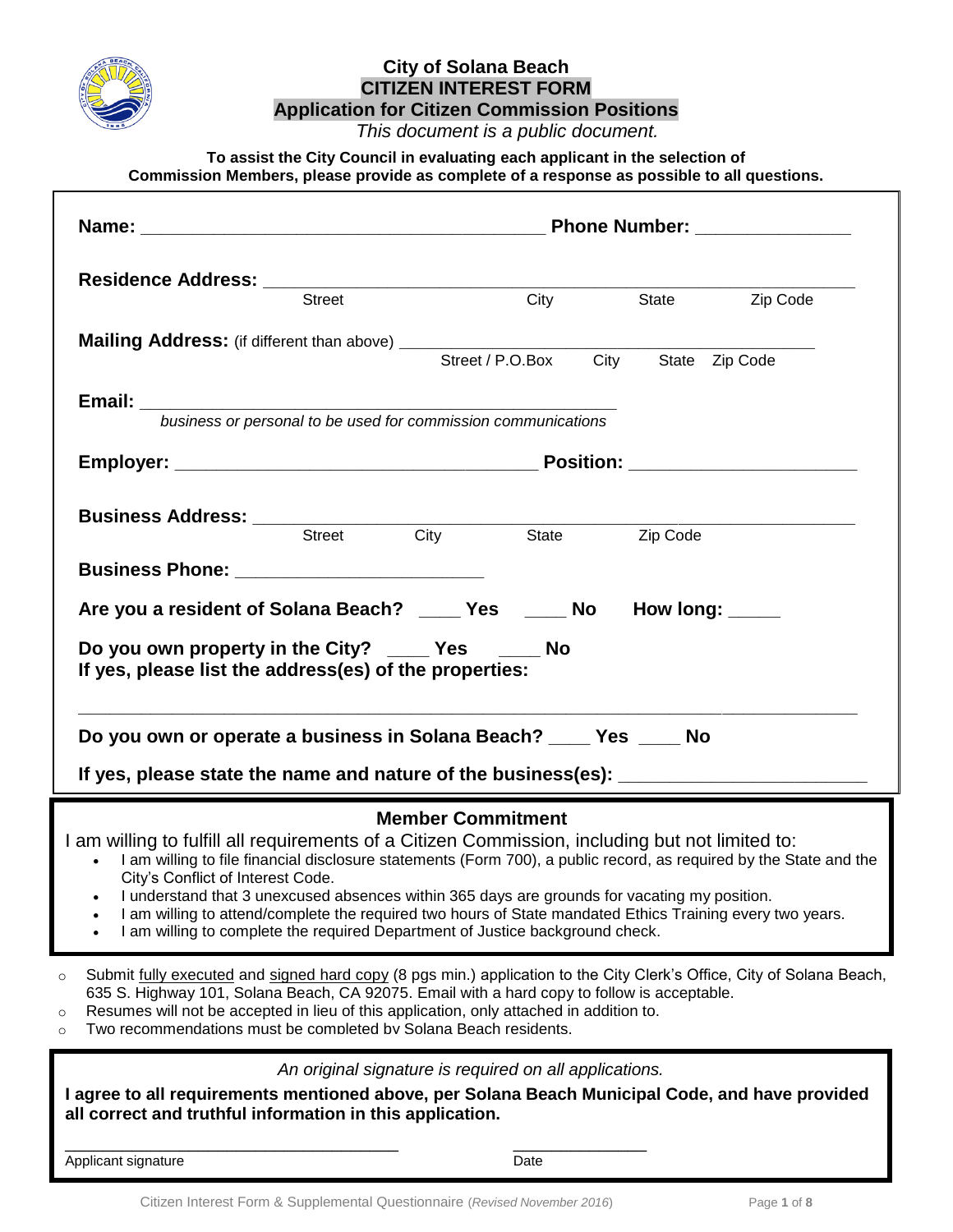## **COMMISSION APPLICATION CHOICE(S)**

**Please indicate which of the five Citizen Commissions that you are interested in and answer the relative question(s). If you are willing to consider serving an alternative Commission to your primary preference, or an additional Commission, please indicate your preferences in order. Example: Indicate 1, 2, 3 for each Commission applying for in order of interest.** 

**Budget and Finance Commission** (Must be at least 18 years old, a city resident, and property owner within the City of Solana Beach)

\_\_\_\_\_\_\_\_\_\_\_\_\_\_\_\_\_\_\_\_\_\_\_\_\_\_\_\_\_\_\_\_\_\_\_\_\_\_\_\_\_\_\_\_\_\_\_\_\_\_\_\_\_\_\_\_\_\_\_\_\_\_\_\_\_\_\_\_\_\_\_

\_\_\_\_\_\_\_\_\_\_\_\_\_\_\_\_\_\_\_\_\_\_\_\_\_\_\_\_\_\_\_\_\_\_\_\_\_\_\_\_\_\_\_\_\_\_\_\_\_\_\_\_\_\_\_\_\_\_\_\_\_\_\_\_\_\_\_\_\_\_\_

What is your understanding of the duties as a member of the Budget & Finance Commission?

#### **\_\_\_\_ Climate Action Commission** *– check one below*

**Resident** (Must be at least 18 years old and a city resident)

**Professional: From the environmental and/or scientific community** (Resume/CurriculumVitae) *Resident or Non-Resident*

\_\_\_\_\_\_\_\_\_\_\_\_\_\_\_\_\_\_\_\_\_\_\_\_\_\_\_\_\_\_\_\_\_\_\_\_\_\_\_\_\_\_\_\_\_\_\_\_\_\_\_\_\_\_\_\_\_\_\_\_\_\_\_\_\_\_\_\_\_\_\_

\_\_\_\_\_\_\_\_\_\_\_\_\_\_\_\_\_\_\_\_\_\_\_\_\_\_\_\_\_\_\_\_\_\_\_\_\_\_\_\_\_\_\_\_\_\_\_\_\_\_\_\_\_\_\_\_\_\_\_\_\_\_\_\_\_\_\_\_\_\_\_

\_\_\_\_\_\_\_\_\_\_\_\_\_\_\_\_\_\_\_\_\_\_\_\_\_\_\_\_\_\_\_\_\_\_\_\_\_\_\_\_\_\_\_\_\_\_\_\_\_\_\_\_\_\_\_\_\_\_\_\_\_\_\_\_\_\_\_\_\_\_\_

\_\_\_\_\_\_\_\_\_\_\_\_\_\_\_\_\_\_\_\_\_\_\_\_\_\_\_\_\_\_\_\_\_\_\_\_\_\_\_\_\_\_\_\_\_\_\_\_\_\_\_\_\_\_\_\_\_\_\_\_\_\_\_\_\_\_\_\_\_\_\_

\_\_\_\_\_\_\_\_\_\_\_\_\_\_\_\_\_\_\_\_\_\_\_\_\_\_\_\_\_\_\_\_\_\_\_\_\_\_\_\_\_\_\_\_\_\_\_\_\_\_\_\_\_\_\_\_\_\_\_\_\_\_\_\_\_\_\_\_\_\_

\_\_\_\_\_\_\_\_\_\_\_\_\_\_\_\_\_\_\_\_\_\_\_\_\_\_\_\_\_\_\_\_\_\_\_\_\_\_\_\_\_\_\_\_\_\_\_\_\_\_\_\_\_\_\_\_\_\_\_\_\_\_\_\_\_\_\_\_\_\_

What is your understanding of the duties as a member of the Climate Action Commission?

**Parks and Recreation Commission** (Must be at least 18 years old and a city resident)

What is your understanding of the duties as a member of the Parks & Recreation Commission?

**Public Arts Commission** (Must be at least 18 years old and a city resident)

\_

What is your understanding of the duties as a member of the Public Arts Commission?

**\_\_\_\_ View Assessment Commission (**Must be at least 18 years old, a city resident, and property owner within the City of Solana Beach.)

\_\_\_\_\_\_\_\_\_\_\_\_\_\_\_\_\_\_\_\_\_\_\_\_\_\_\_\_\_\_\_\_\_\_\_\_\_\_\_\_\_\_\_\_\_\_\_\_\_\_\_\_\_\_\_\_\_\_\_\_\_\_\_\_\_\_\_\_\_\_\_

\_\_\_\_\_\_\_\_\_\_\_\_\_\_\_\_\_\_\_\_\_\_\_\_\_\_\_\_\_\_\_\_\_\_\_\_\_\_\_\_\_\_\_\_\_\_\_\_\_\_\_\_\_\_\_\_\_\_\_\_\_\_\_\_\_\_\_\_\_\_\_

What is your understanding of the duties as a member of the View Assessment Commission?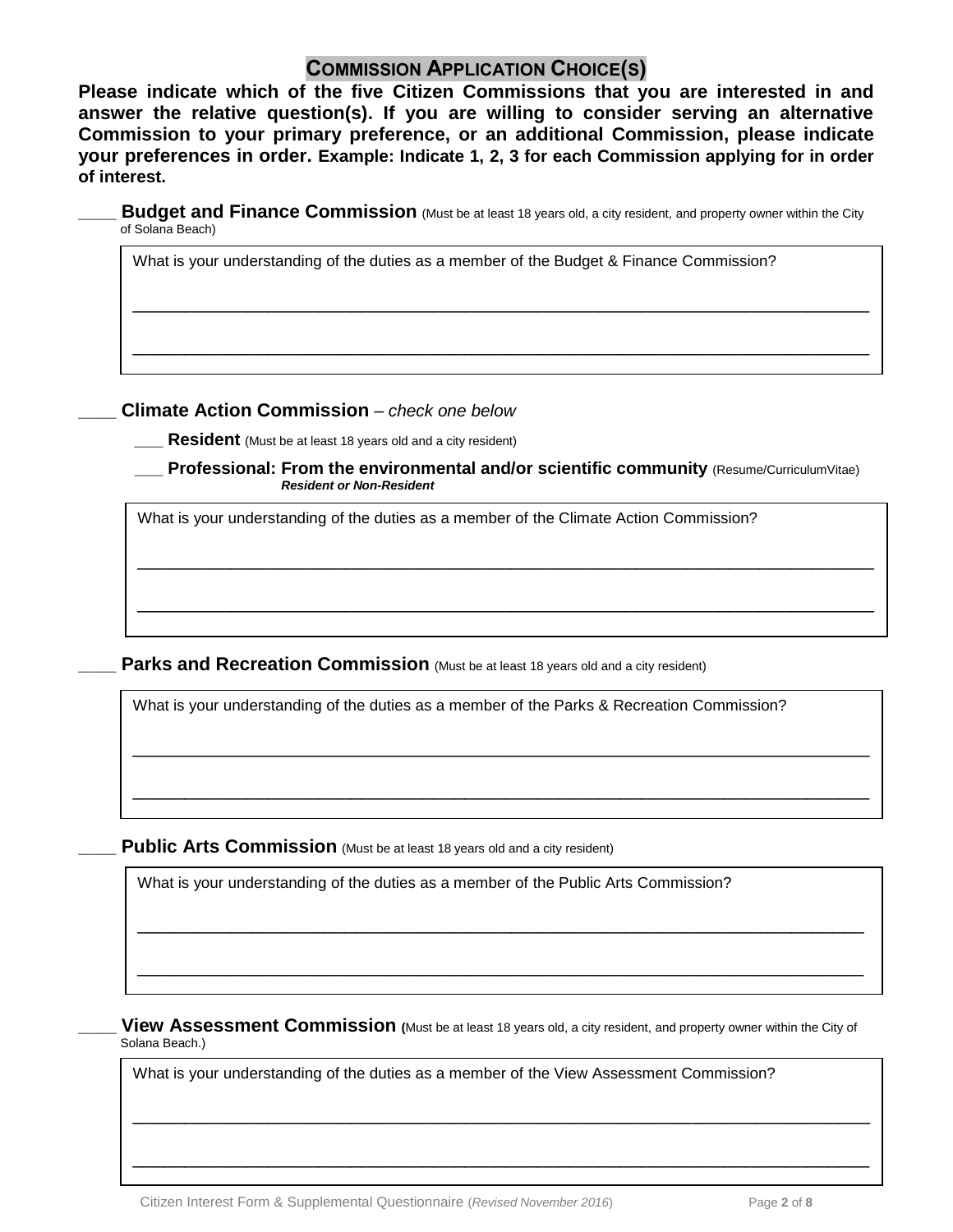If you would like to request to serve on more than one Commission at the same time, please explain. Maintain your preference order (1,2,3) but explain why and which Commissions you would like to serve simultaneously.

\_\_\_\_\_\_\_\_\_\_\_\_\_\_\_\_\_\_\_\_\_\_\_\_\_\_\_\_\_\_\_\_\_\_\_\_\_\_\_\_\_\_\_\_\_\_\_\_\_\_\_\_\_\_\_\_\_\_\_\_\_\_\_\_\_\_\_\_\_\_\_\_\_\_\_\_

\_\_\_\_\_\_\_\_\_\_\_\_\_\_\_\_\_\_\_\_\_\_\_\_\_\_\_\_\_\_\_\_\_\_\_\_\_\_\_\_\_\_\_\_\_\_\_\_\_\_\_\_\_\_\_\_\_\_\_\_\_\_\_\_\_\_\_\_\_\_\_\_\_\_\_\_

You are a current member of the following Solana Beach Citizen Commission(s): \_\_\_\_\_\_\_\_\_

Past Solana Beach Citizen Commissions on which you have served:

| List committee(s) you have served outside of Solana Beach:   |  |
|--------------------------------------------------------------|--|
| List memberships in local, state, or national organizations: |  |

\_\_\_\_\_\_\_\_\_\_\_\_\_\_\_\_\_\_\_\_\_\_\_\_\_\_\_\_\_\_\_\_\_\_\_\_\_\_\_\_\_\_\_\_\_\_\_\_\_\_\_\_\_\_\_\_\_\_\_\_\_\_\_\_\_\_\_\_\_\_\_\_\_\_\_\_

|  |  |  | Have you ever participated in Solana Beach Citizen Commission events? | Yes | <b>No</b> |
|--|--|--|-----------------------------------------------------------------------|-----|-----------|
|  |  |  |                                                                       |     |           |

\_\_\_\_\_\_\_\_\_\_\_\_\_\_\_\_\_\_\_\_\_\_\_\_\_\_\_\_\_\_\_\_\_\_\_\_\_\_\_\_\_\_\_\_\_\_\_\_\_\_\_\_\_\_\_\_\_\_\_\_\_\_\_\_\_\_\_\_\_\_\_\_\_\_\_\_

\_\_\_\_\_\_\_\_\_\_\_\_\_\_\_\_\_\_\_\_\_\_\_\_\_\_\_\_\_\_\_\_\_\_\_\_\_\_\_\_\_\_\_\_\_\_\_\_\_\_\_\_\_\_\_\_\_\_\_\_\_\_\_\_\_\_\_\_\_\_\_\_\_\_\_\_

\_\_\_\_\_\_\_\_\_\_\_\_\_\_\_\_\_\_\_\_\_\_\_\_\_\_\_\_\_\_\_\_\_\_\_\_\_\_\_\_\_\_\_\_\_\_\_\_\_\_\_\_\_\_\_\_\_\_\_\_\_\_\_\_\_\_\_\_\_\_\_\_\_\_\_\_

\_\_\_\_\_\_\_\_\_\_\_\_\_\_\_\_\_\_\_\_\_\_\_\_\_\_\_\_\_\_\_\_\_\_\_\_\_\_\_\_\_\_\_\_\_\_\_\_\_\_\_\_\_\_\_\_\_\_\_\_\_\_\_\_\_\_\_\_\_\_\_\_\_\_\_\_

\_\_\_\_\_\_\_\_\_\_\_\_\_\_\_\_\_\_\_\_\_\_\_\_\_\_\_\_\_\_\_\_\_\_\_\_\_\_\_\_\_\_\_\_\_\_\_\_\_\_\_\_\_\_\_\_\_\_\_\_\_\_\_\_\_\_\_\_\_\_\_\_\_\_\_\_

If yes please list events you have participated in:

Professional Certifications / Affiliations

| What are your main areas of interest in Solana Beach City government? |  |
|-----------------------------------------------------------------------|--|
|-----------------------------------------------------------------------|--|

## **ADDITIONAL DOCUMENTS REQUIRED**

### **1) Recommendations Completed by Solana Beach Residents**

Please provide 2 letters of recommendation on forms attached (list the names of references below who will be providing the letters). All references must be completed by City residents and may not be City Staff or City Council. Copies may be submitted, if signed, with a hard copy to follow.

| <b>Resident Name</b> | <b>Resident Address</b> |
|----------------------|-------------------------|
|                      |                         |
| <u>.</u>             |                         |

**2) Resume / Curriculum Vitae** (only required for Climate Action Commission) Please attach your professional resume / curriculum vitae with this application.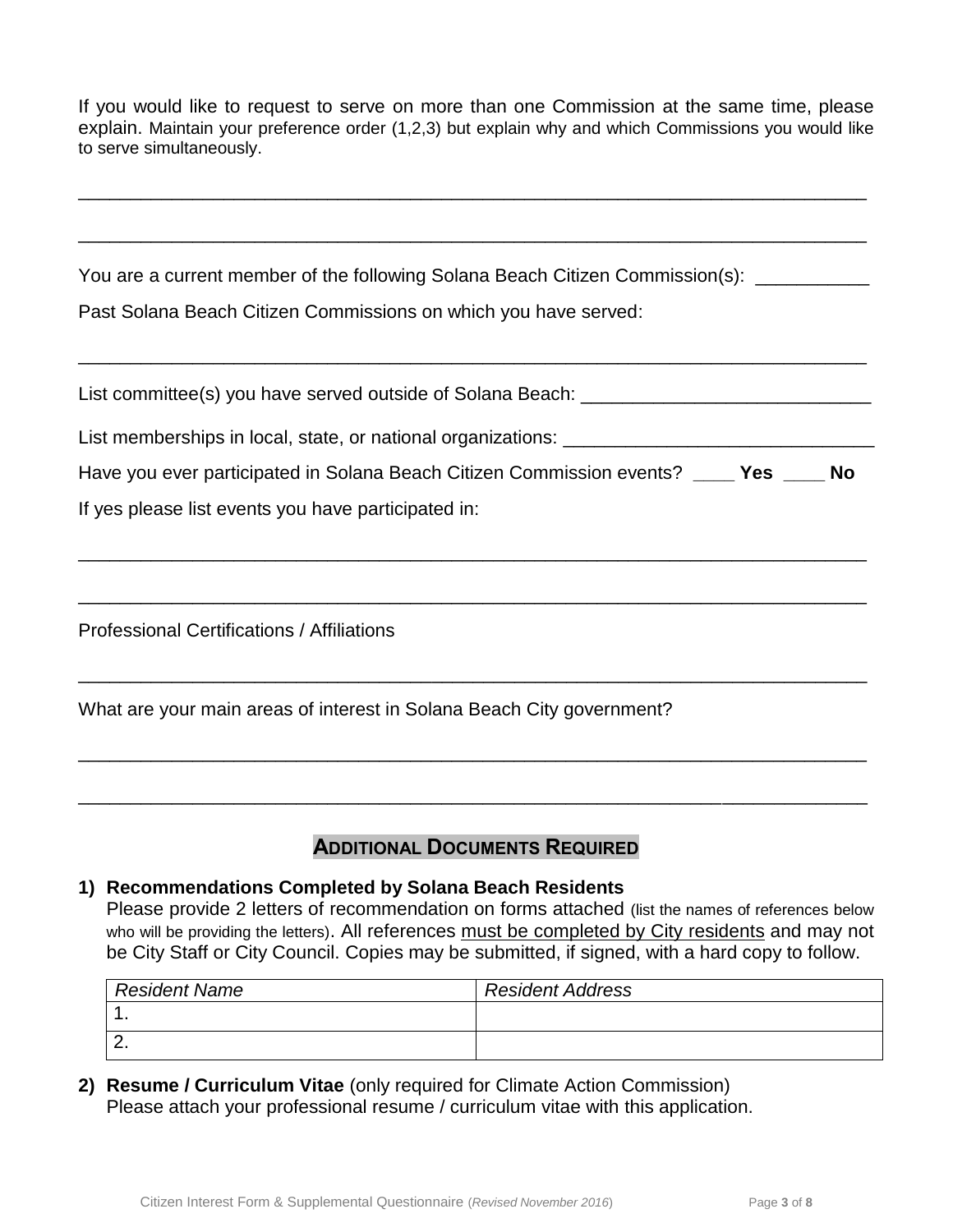

# **GENERAL QUESTIONNAIRE**

## *Please submit this supplemental questionnaire with your application.*

Please answer the following general questions to assist Council in making appointments to the Citizen Commissions.

| 1. How do you feel the role of a Commission member relates to the community?                                                                                                                                                                                                                                                      |  |  |  |
|-----------------------------------------------------------------------------------------------------------------------------------------------------------------------------------------------------------------------------------------------------------------------------------------------------------------------------------|--|--|--|
|                                                                                                                                                                                                                                                                                                                                   |  |  |  |
| 2. What is your understanding of a Commission member's relationship with:                                                                                                                                                                                                                                                         |  |  |  |
|                                                                                                                                                                                                                                                                                                                                   |  |  |  |
|                                                                                                                                                                                                                                                                                                                                   |  |  |  |
| <u> 1989 - Johann Harry Barn, mars and deutscher Stadt and deutscher Stadt and deutscher Stadt and deutscher Stadt</u><br>3. What do you expect to accomplish as a Commission member?                                                                                                                                             |  |  |  |
|                                                                                                                                                                                                                                                                                                                                   |  |  |  |
| 4. Please list your interest(s) in applying for a Commission.                                                                                                                                                                                                                                                                     |  |  |  |
| 5. Please list any qualifications you have that would contribute to becoming a<br><b>Commission member.</b> (Education and work experience may be included in this section).<br>Climate Action Commission: Include any specific scientific or professional background that would<br>be relevant and beneficial to the Commission. |  |  |  |
|                                                                                                                                                                                                                                                                                                                                   |  |  |  |
|                                                                                                                                                                                                                                                                                                                                   |  |  |  |
|                                                                                                                                                                                                                                                                                                                                   |  |  |  |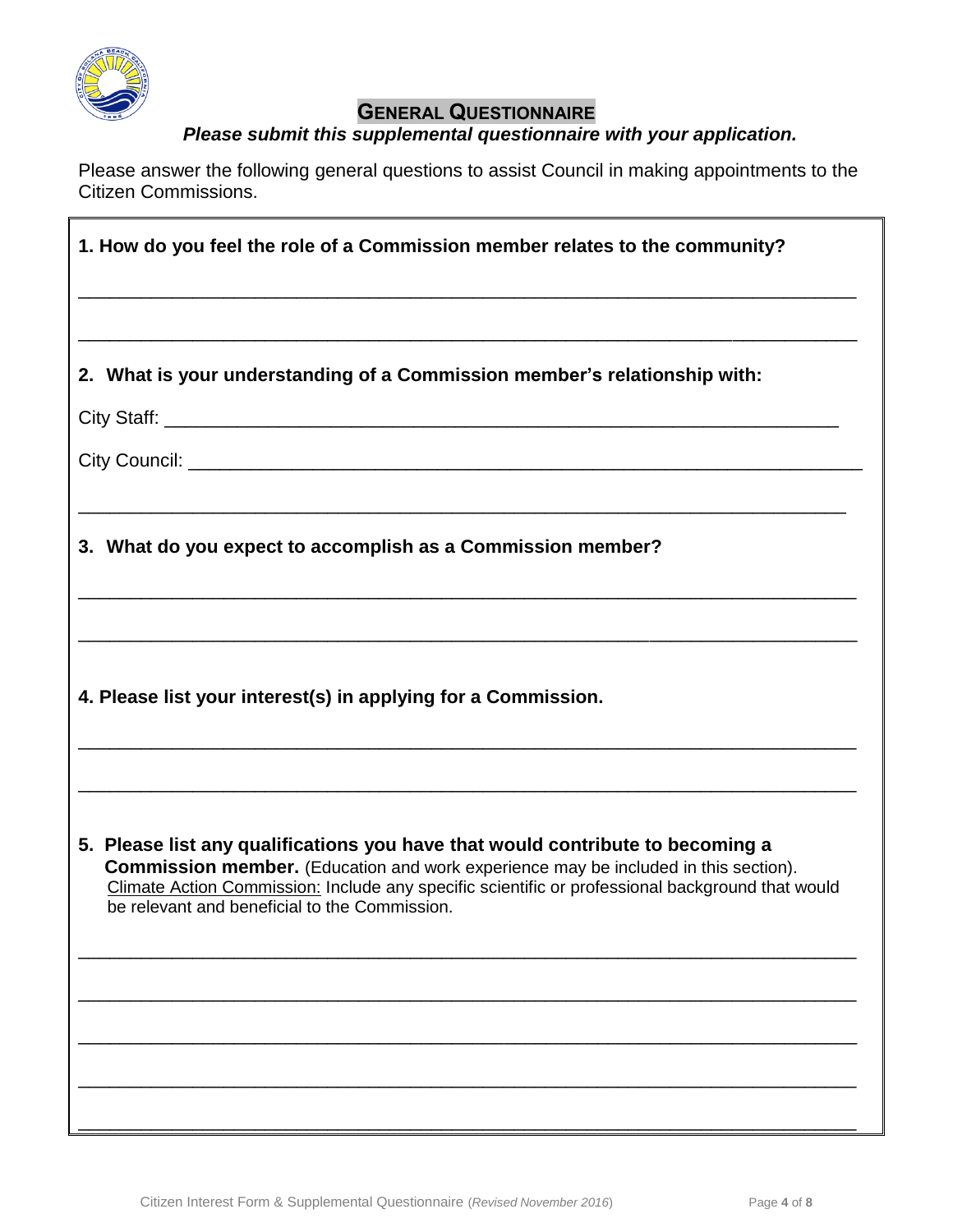### **SUPPLEMENTAL QUESTIONNAIRE**

Please answer **ONLY** the question(s) that pertain to the Commission(s) that you are applying for. *Failure to answer all of the relative questions may result in the application being deemed incomplete.*

\_\_\_\_\_\_\_\_\_\_\_\_\_\_\_\_\_\_\_\_\_\_\_\_\_\_\_\_\_\_\_\_\_\_\_\_\_\_\_\_\_\_\_\_\_\_\_\_\_\_\_\_\_\_\_\_\_\_\_\_\_\_\_\_\_\_\_\_\_\_\_\_\_\_\_

\_\_\_\_\_\_\_\_\_\_\_\_\_\_\_\_\_\_\_\_\_\_\_\_\_\_\_\_\_\_\_\_\_\_\_\_\_\_\_\_\_\_\_\_\_\_\_\_\_\_\_\_\_\_\_\_\_\_\_\_\_\_\_\_\_\_\_\_\_\_\_\_\_\_\_

\_\_\_\_\_\_\_\_\_\_\_\_\_\_\_\_\_\_\_\_\_\_\_\_\_\_\_\_\_\_\_\_\_\_\_\_\_\_\_\_\_\_\_\_\_\_\_\_\_\_\_\_\_\_\_\_\_\_\_\_\_\_\_\_\_\_\_\_\_\_\_\_\_\_\_

\_\_\_\_\_\_\_\_\_\_\_\_\_\_\_\_\_\_\_\_\_\_\_\_\_\_\_\_\_\_\_\_\_\_\_\_\_\_\_\_\_\_\_\_\_\_\_\_\_\_\_\_\_\_\_\_\_\_\_\_\_\_\_\_\_\_\_\_\_\_\_\_\_\_\_

\_\_\_\_\_\_\_\_\_\_\_\_\_\_\_\_\_\_\_\_\_\_\_\_\_\_\_\_\_\_\_\_\_\_\_\_\_\_\_\_\_\_\_\_\_\_\_\_\_\_\_\_\_\_\_\_\_\_\_\_\_\_\_\_\_\_\_\_\_\_\_\_\_\_\_

\_\_\_\_\_\_\_\_\_\_\_\_\_\_\_\_\_\_\_\_\_\_\_\_\_\_\_\_\_\_\_\_\_\_\_\_\_\_\_\_\_\_\_\_\_\_\_\_\_\_\_\_\_\_\_\_\_\_\_\_\_\_\_\_\_\_\_\_\_\_\_\_\_\_\_

### **BUDGET AND FINANCE COMMISSION APPLICANTS:**

**1. What is your understanding or philosophy of Municipal Finance?**

### **CLIMATE ACTION COMMISSION APPLICANTS:**

**1. What is your understanding of the cause(s) of Climate Change and what is your viewpoint on the urgency of taking action?** 

**2. How might Climate Change impact Solana Beach and/the San Diego region? What role can cities like Solana Beach play in America's response to Climate Change?** 

\_\_\_\_\_\_\_\_\_\_\_\_\_\_\_\_\_\_\_\_\_\_\_\_\_\_\_\_\_\_\_\_\_\_\_\_\_\_\_\_\_\_\_\_\_\_\_\_\_\_\_\_\_\_\_\_\_\_\_\_\_\_\_\_\_\_\_\_\_\_\_\_\_\_\_

\_\_\_\_\_\_\_\_\_\_\_\_\_\_\_\_\_\_\_\_\_\_\_\_\_\_\_\_\_\_\_\_\_\_\_\_\_\_\_\_\_\_\_\_\_\_\_\_\_\_\_\_\_\_\_\_\_\_\_\_\_\_\_\_\_\_\_\_\_\_\_\_\_\_\_

\_\_\_\_\_\_\_\_\_\_\_\_\_\_\_\_\_\_\_\_\_\_\_\_\_\_\_\_\_\_\_\_\_\_\_\_\_\_\_\_\_\_\_\_\_\_\_\_\_\_\_\_\_\_\_\_\_\_\_\_\_\_\_\_\_\_\_\_\_\_\_\_\_\_\_

\_\_\_\_\_\_\_\_\_\_\_\_\_\_\_\_\_\_\_\_\_\_\_\_\_\_\_\_\_\_\_\_\_\_\_\_\_\_\_\_\_\_\_\_\_\_\_\_\_\_\_\_\_\_\_\_\_\_\_\_\_\_\_\_\_\_\_\_\_\_\_\_\_\_\_

\_\_\_\_\_\_\_\_\_\_\_\_\_\_\_\_\_\_\_\_\_\_\_\_\_\_\_\_\_\_\_\_\_\_\_\_\_\_\_\_\_\_\_\_\_\_\_\_\_\_\_\_\_\_\_\_\_\_\_\_\_\_\_\_\_\_\_\_\_\_\_\_\_\_\_

\_\_\_\_\_\_\_\_\_\_\_\_\_\_\_\_\_\_\_\_\_\_\_\_\_\_\_\_\_\_\_\_\_\_\_\_\_\_\_\_\_\_\_\_\_\_\_\_\_\_\_\_\_\_\_\_\_\_\_\_\_\_\_\_\_\_\_\_\_\_\_\_\_\_\_

\_\_\_\_\_\_\_\_\_\_\_\_\_\_\_\_\_\_\_\_\_\_\_\_\_\_\_\_\_\_\_\_\_\_\_\_\_\_\_\_\_\_\_\_\_\_\_\_\_\_\_\_\_\_\_\_\_\_\_\_\_\_\_\_\_\_\_\_\_\_\_\_\_\_\_

\_\_\_\_\_\_\_\_\_\_\_\_\_\_\_\_\_\_\_\_\_\_\_\_\_\_\_\_\_\_\_\_\_\_\_\_\_\_\_\_\_\_\_\_\_\_\_\_\_\_\_\_\_\_\_\_\_\_\_\_\_\_\_\_\_\_\_\_\_\_\_\_\_\_\_

\_\_\_\_\_\_\_\_\_\_\_\_\_\_\_\_\_\_\_\_\_\_\_\_\_\_\_\_\_\_\_\_\_\_\_\_\_\_\_\_\_\_\_\_\_\_\_\_\_\_\_\_\_\_\_\_\_\_\_\_\_\_\_\_\_\_\_\_\_\_\_\_\_\_\_

**3. What is your understanding of the current obstacles to implementing action on Climate Change? How would you suggest overcoming those obstacles?** 

**4. What do you see as the Commission's role to assist the City in developing and implementing Climate Change strategies?**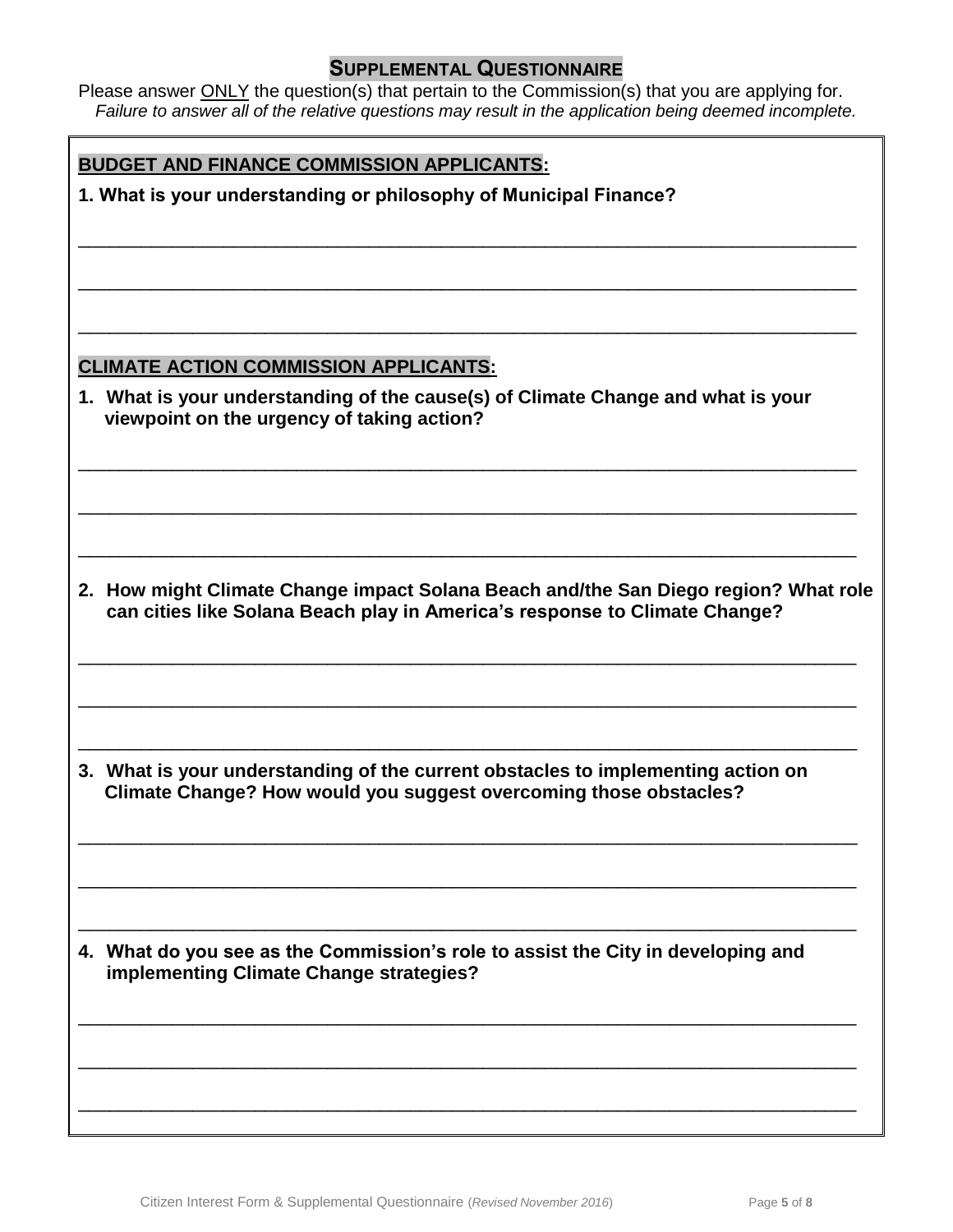| 5. As a Commission Member, what tools would you use in making a decision on a<br>controversial issue?                                   |
|-----------------------------------------------------------------------------------------------------------------------------------------|
|                                                                                                                                         |
|                                                                                                                                         |
|                                                                                                                                         |
| <b>PARKS AND RECREATION COMMISSION APPLICANTS:</b>                                                                                      |
| 1. What is your opinion of recreation activities in Solana Beach?                                                                       |
|                                                                                                                                         |
|                                                                                                                                         |
|                                                                                                                                         |
|                                                                                                                                         |
| <b>PUBLIC ARTS COMMISSION APPLICANTS:</b>                                                                                               |
| 1. Do you have an opinion of public art in Solana Beach?                                                                                |
|                                                                                                                                         |
|                                                                                                                                         |
|                                                                                                                                         |
|                                                                                                                                         |
| <b>VIEW ASSESSMENT COMMISSION APPLICANTS:</b><br>1. What tools will you use in making a decision for a potentially controversial issue? |
|                                                                                                                                         |
|                                                                                                                                         |
|                                                                                                                                         |
|                                                                                                                                         |
|                                                                                                                                         |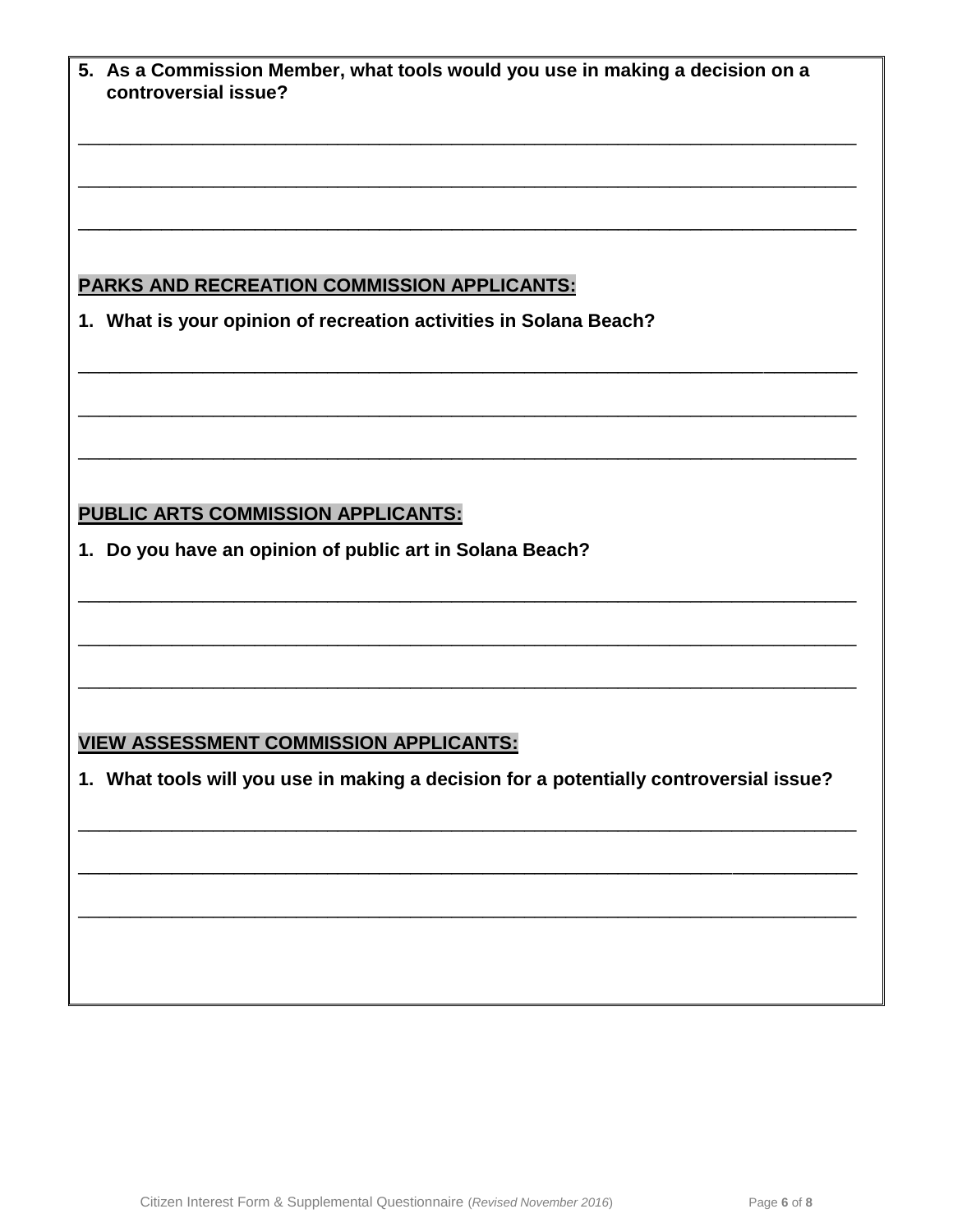| City Clerk's Office<br>City of Solana Beach<br>635 S. Highway 101<br>Solana Beach CA 92075<br>858-720-2400 | SUBMIT RECOMMENDATIONS WITH APPLICATION<br>Recommendations must be completed by<br>City of Solana Beach residents.   |  |
|------------------------------------------------------------------------------------------------------------|----------------------------------------------------------------------------------------------------------------------|--|
| Dear Councilmembers,                                                                                       |                                                                                                                      |  |
|                                                                                                            | I am a Solana Beach resident and am recommending ________<br><b>Print Name of Applicant</b>                          |  |
|                                                                                                            |                                                                                                                      |  |
| I recommend him/her for the following reasons:                                                             |                                                                                                                      |  |
|                                                                                                            | Please list 3 reasons why you recommend this applicant for the commission(s) listed above.                           |  |
|                                                                                                            |                                                                                                                      |  |
|                                                                                                            |                                                                                                                      |  |
| 3)                                                                                                         | <u> 1989 - Johann Stoff, deutscher Stoffen und der Stoffen und der Stoffen und der Stoffen und der Stoffen und d</u> |  |
|                                                                                                            |                                                                                                                      |  |
|                                                                                                            |                                                                                                                      |  |
|                                                                                                            |                                                                                                                      |  |
|                                                                                                            | Please provide this required contact information for verification purposes.                                          |  |

| <b>Print Name</b> | Signature |              | Date     |
|-------------------|-----------|--------------|----------|
| Address           | City      | <b>State</b> | Zip Code |
| Phone number      | Email     |              |          |

*This recommendation should be submitted to the applicant so that it can be submitted with their application.*